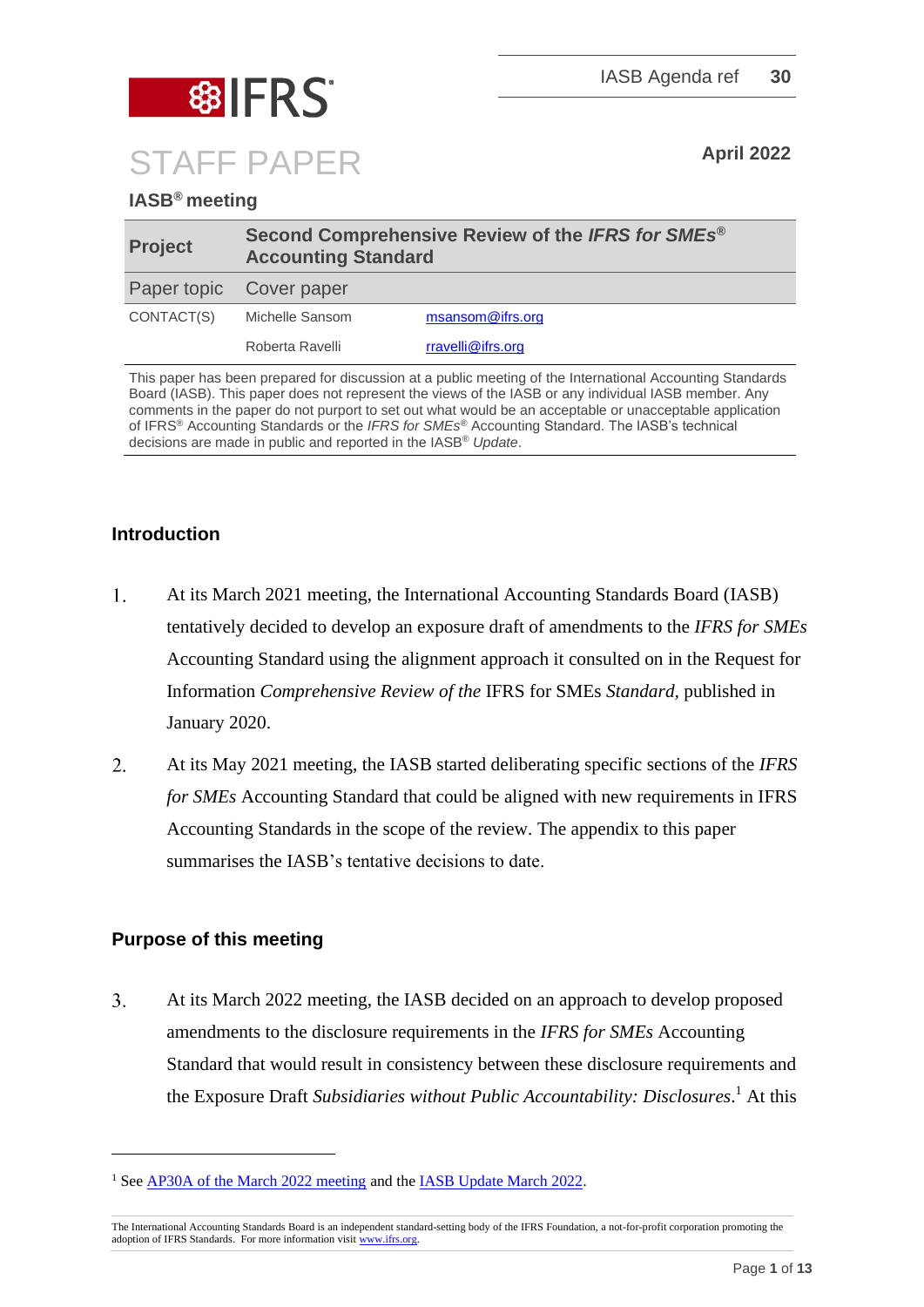meeting the IASB will deliberate the exceptions to that approach. The staff analysis is included in Agenda Paper 30A *Towards an exposure draft—disclosures* of this meeting.

#### **The IASB's alignment approach**

- $4.$ The IASB's alignment approach is to continue to develop the *IFRS for SMEs* Accounting Standard based on principles of IFRS Accounting Standards. At its March 2021 meeting, the IASB agreed to apply the alignment approach on which the IASB consulted in the Request for Information.<sup>2</sup> The alignment approach treats alignment with IFRS Accounting Standards as the starting point for developing the *IFRS for SMEs* Accounting Standard, and applies the principles of relevance to SMEs, simplicity and faithful representation, including the assessment of costs and benefits, in determining whether and how that alignment should take place. The approach applies these principles as follows:
	- (a) relevance to SMEs is determined by assessing whether the problem addressed by the IFRS Accounting Standards requirements would make a difference in the decisions of users of financial statements prepared applying the *IFRS for SMEs* Accounting Standard. If the relevance condition is met, the IASB would then consider the principle of simplicity for those IFRS Accounting Standards requirements. If the relevance condition is not met, analysis of the other two alignment principles 'simplicity' and 'faithful representation' is not necessary because alignment of the *IFRS for SMEs* Accounting Standard with those IFRS Accounting Standards requirements would not be appropriate.
	- (b) applying the principle of simplicity involves looking at the IFRS Accounting Standards requirements that have satisfied the relevance condition and then assessing what simplifications are appropriate. For any simplifications made, the IASB would then consider the principle of faithful representation.
	- (c) the principle of faithful representation is intended to help the IASB assess whether financial statements prepared applying the *IFRS for SMEs* Accounting

<sup>2</sup> See paragraphs 32–37 of the Request for Information *[Comprehensive review of the](https://www.ifrs.org/content/dam/ifrs/project/2019-comprehensive-review-of-the-ifrs-for-smes-standard/request-for-information-comprehensive-review-of-the-ifrs-for-smes-standard.pdf)* IFRS for SMEs *Standard* published by the IASB in January 2020*.*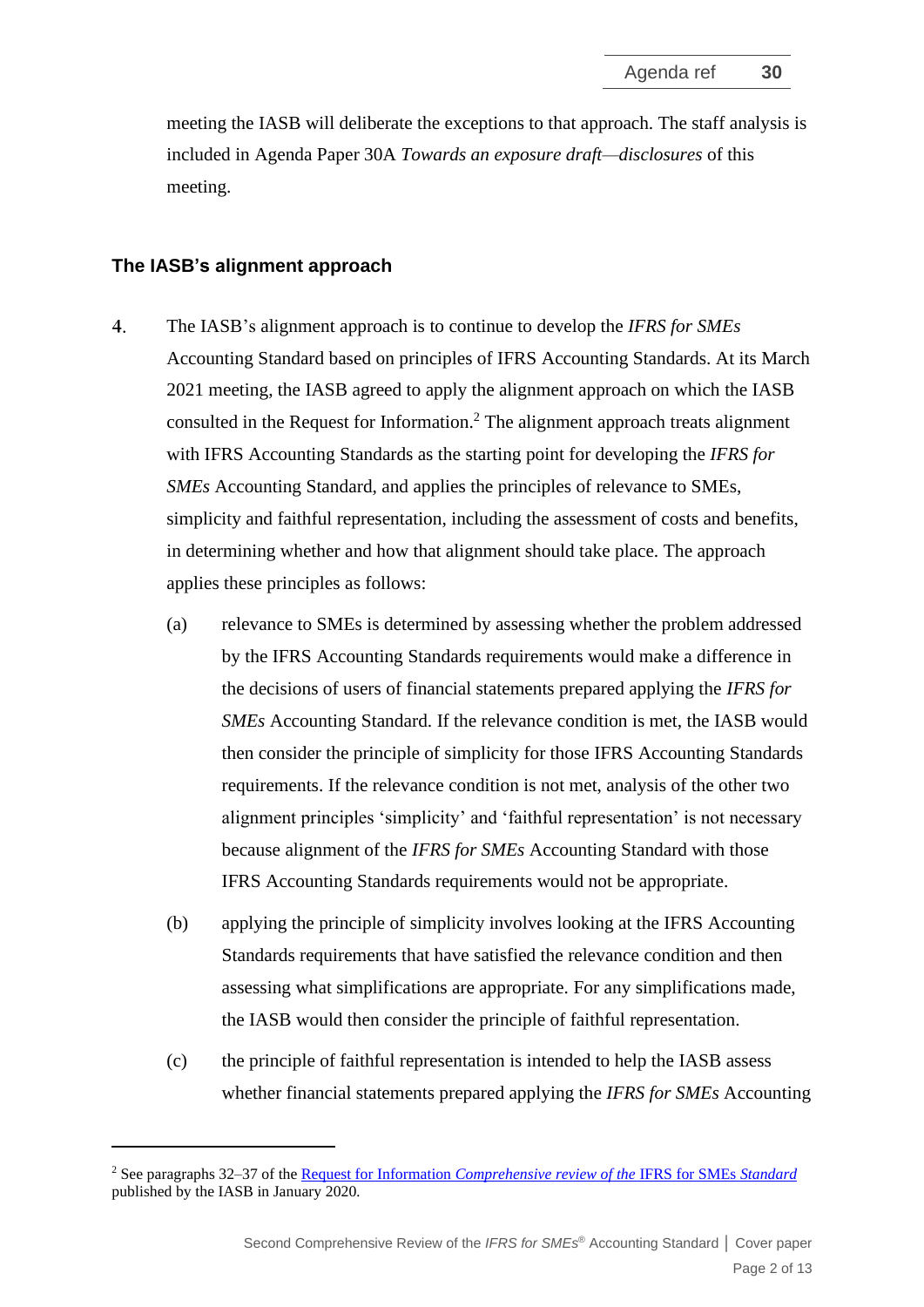Standard would faithfully represent the substance of economic phenomena in words and numbers. Simplifications that would result in financial statements that do not meet this criterion could damage the quality of information reported to users.

#### **Next steps**

- 5. At future IASB meetings, the staff will bring to the IASB's attention papers for:
	- (a) feedback on the scope and title of the *IFRS for SMEs* Accounting Standard;
	- (b) transition requirements for SMEs applying the amendments to the *IFRS for SMEs* Accounting Standard;
	- (c) any potential inconsistencies arising between Section 2 *Concepts and Pervasive Principles* of the *IFRS for SMEs* Accounting Standard and other Sections of the Standard when aligning Section 2 with the 2018 *Conceptual Framework for Financial Reporting*; 3 and
	- (d) any sweep issues arising when drafting the proposed amendments to the *IFRS for SMEs* Accounting Standard.

<sup>3</sup> At its May 2021 meeting, the IASB tentatively decided to propose (a) aligning Section 2 with the 2018 *Conceptual Framework* and to emphasise that the requirements in the other sections of the *IFRS for SMEs* Accounting Standard take precedence over what Section 2 would otherwise require; (b) undertaking a review for potential inconsistencies between a revised Section 2 and other sections of the *IFRS for SMEs* Accounting Standard when the IASB has completed its deliberations on proposed amendments to the Standard.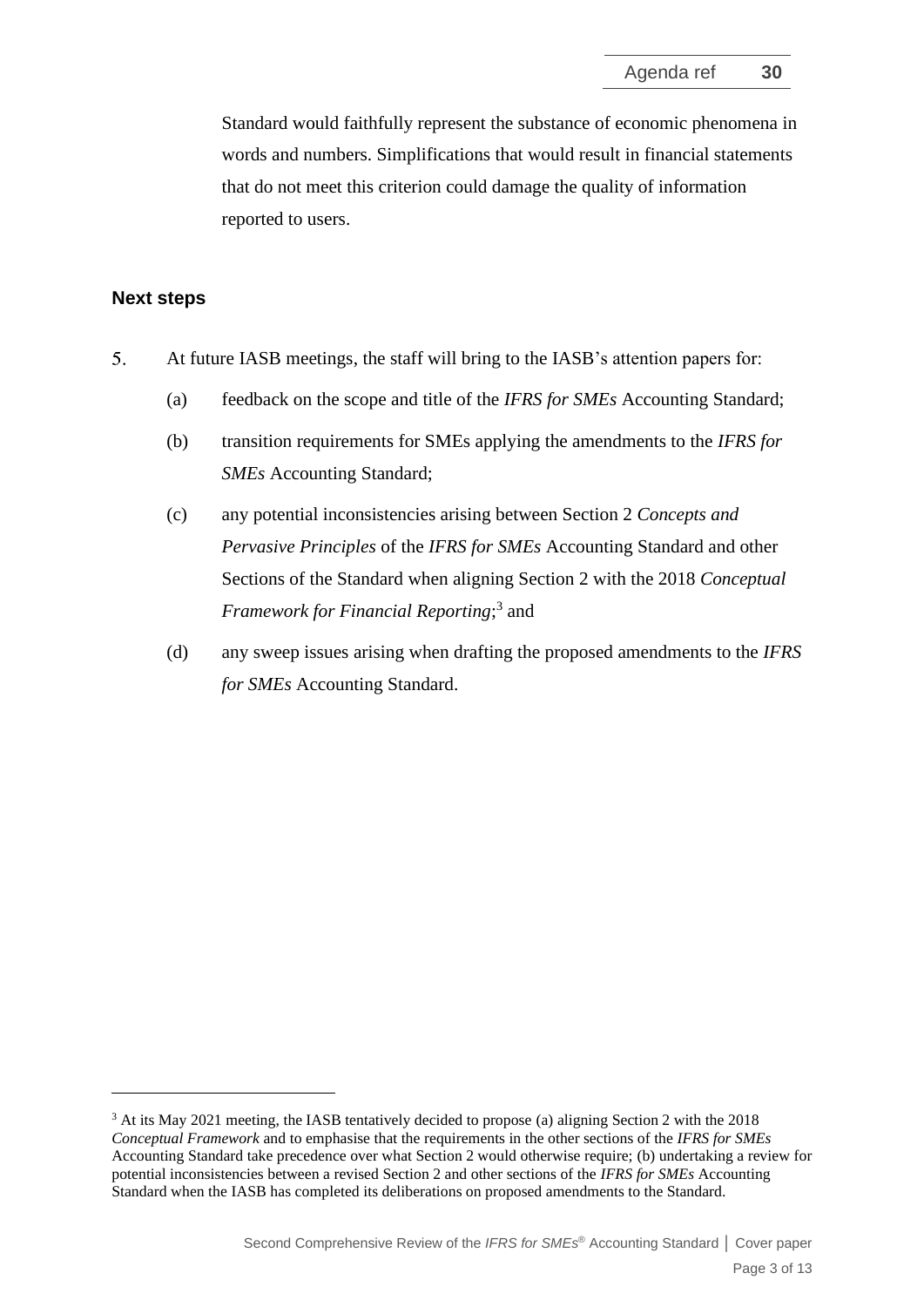### **Appendix—summary of the IASB's tentative decisions**

| Staff condensed summary of the IASB's tentative decisions                                                                                                                                                                                                                                                                                                                                                                                                                                                                                                                                                                                                                                                                                                                                                                                                           | Corresponding<br><b>IFRS</b><br><b>Accounting</b><br><b>Standard</b> | <b>IASB</b> meeting | Does the IASB<br>decision result<br>in proposed<br>changes to the<br><b>IFRS for SMEs</b><br><b>Accounting</b><br>Standard? |
|---------------------------------------------------------------------------------------------------------------------------------------------------------------------------------------------------------------------------------------------------------------------------------------------------------------------------------------------------------------------------------------------------------------------------------------------------------------------------------------------------------------------------------------------------------------------------------------------------------------------------------------------------------------------------------------------------------------------------------------------------------------------------------------------------------------------------------------------------------------------|----------------------------------------------------------------------|---------------------|-----------------------------------------------------------------------------------------------------------------------------|
| A full record of the IASB's tentative decisions on the Second Comprehensive Review of the IFRS for SMEs Accounting Standard are available from IASB Updates. All<br>drafting in this summary is illustrative only and subject to change.                                                                                                                                                                                                                                                                                                                                                                                                                                                                                                                                                                                                                            |                                                                      |                     |                                                                                                                             |
| Project plan for the second phase of the review                                                                                                                                                                                                                                                                                                                                                                                                                                                                                                                                                                                                                                                                                                                                                                                                                     |                                                                      |                     |                                                                                                                             |
| The IASB tentatively decided:<br>1.<br>to move the project from its research programme to its standard-setting work plan.<br>to confirm that the scope of the review is as set out in the Request for Information.<br>to work towards publishing an exposure draft, proposing amendments to the IFRS for<br>SMEs Accounting Standard for new requirements that are in the scope of the Review.<br>to develop proposed amendments to the IFRS for SMEs Accounting Standard using the approach<br>on which the IASB consulted in the Request for Information. This approach treats alignment with<br>IFRS Accounting Standards as the starting point, and applies the principles of relevance to SMEs,<br>simplicity and faithful representation, including the assessment of costs and benefits, in determining<br>whether and how that alignment should take place. |                                                                      | <b>March 2021</b>   |                                                                                                                             |
| Deliberation for specific sections of the IFRS for SMEs Accounting Standard                                                                                                                                                                                                                                                                                                                                                                                                                                                                                                                                                                                                                                                                                                                                                                                         |                                                                      |                     |                                                                                                                             |
| <b>Concepts and Pervasive Principles</b>                                                                                                                                                                                                                                                                                                                                                                                                                                                                                                                                                                                                                                                                                                                                                                                                                            |                                                                      |                     |                                                                                                                             |
| The IASB tentatively decided to propose:<br>2.<br>retaining Section 2 Concepts and Pervasive Principles as part of the IFRS for SMEs Accounting<br>Standard:<br>aligning Section 2 with the 2018 Conceptual Framework and to emphasise that the requirements in<br>the other sections of the Standard take precedence over what Section 2 would otherwise require;<br>undertaking a review for potential inconsistencies between a revised Section 2 and other sections of<br>the Standard when the IASB has completed its deliberations on proposed amendments to the<br>Standard; and                                                                                                                                                                                                                                                                             | 2018<br>Conceptual<br>Framework                                      | <b>May 2021</b>     | <b>YES</b>                                                                                                                  |

Second Comprehensive Review of the *IFRS for SMEs* ® Accounting Standard **│** Cover paper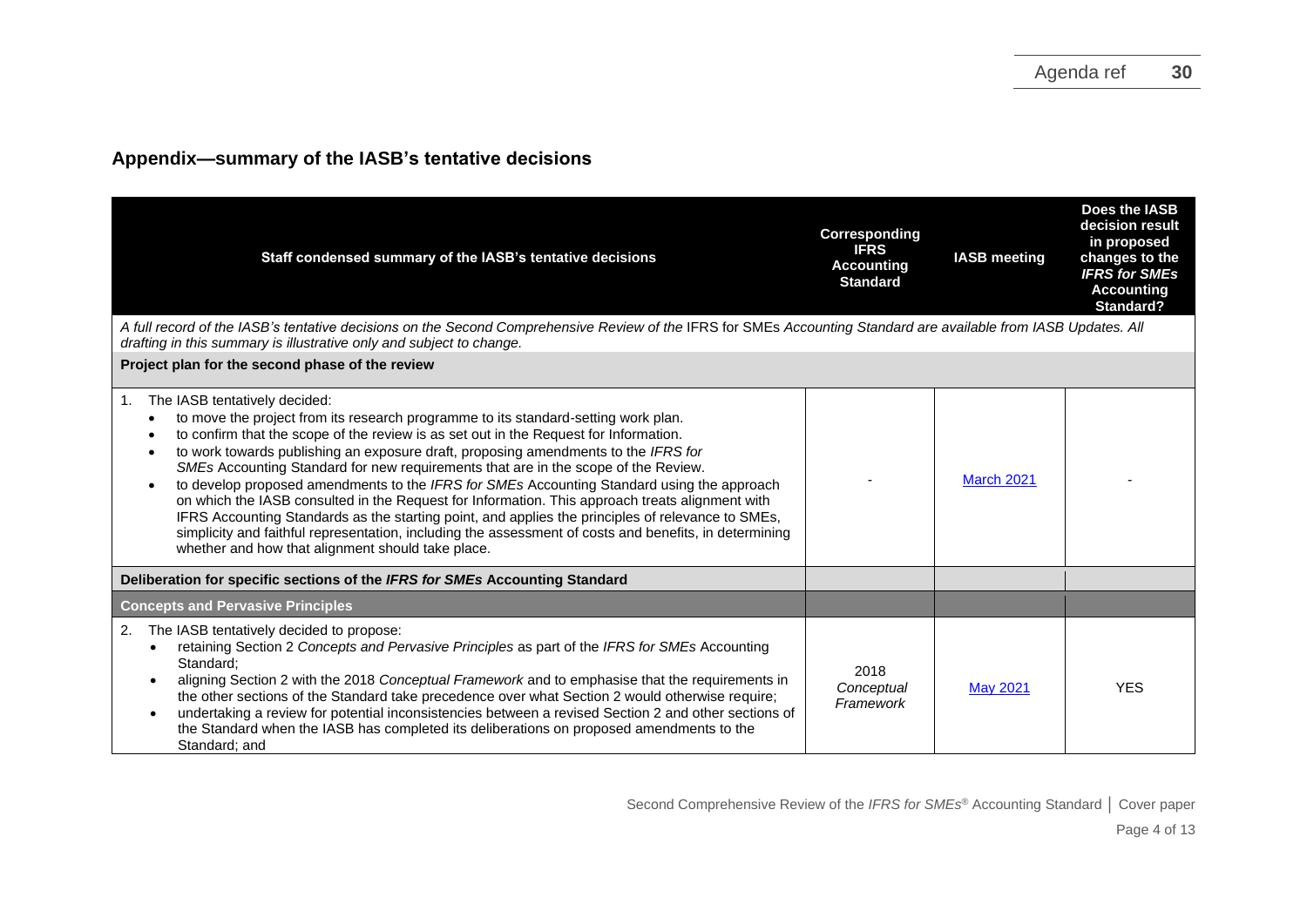| Staff condensed summary of the IASB's tentative decisions                                                                                                                                                                                                                                                                                                                                                                                                                                                                                                                                                                                                                                                                                                                                                                                                                                                                                                                                                                                                                                                                                                                                                                                                                                                                                                                                                                                                                                                                                                                                                                                                                                                                                                                                                                                                                                                                                                                                                                                                                      | Corresponding<br><b>IFRS</b><br><b>Accounting</b><br><b>Standard</b> | <b>IASB</b> meeting | Does the IASB<br>decision result<br>in proposed<br>changes to the<br><b>IFRS for SMEs</b><br><b>Accounting</b><br><b>Standard?</b> |
|--------------------------------------------------------------------------------------------------------------------------------------------------------------------------------------------------------------------------------------------------------------------------------------------------------------------------------------------------------------------------------------------------------------------------------------------------------------------------------------------------------------------------------------------------------------------------------------------------------------------------------------------------------------------------------------------------------------------------------------------------------------------------------------------------------------------------------------------------------------------------------------------------------------------------------------------------------------------------------------------------------------------------------------------------------------------------------------------------------------------------------------------------------------------------------------------------------------------------------------------------------------------------------------------------------------------------------------------------------------------------------------------------------------------------------------------------------------------------------------------------------------------------------------------------------------------------------------------------------------------------------------------------------------------------------------------------------------------------------------------------------------------------------------------------------------------------------------------------------------------------------------------------------------------------------------------------------------------------------------------------------------------------------------------------------------------------------|----------------------------------------------------------------------|---------------------|------------------------------------------------------------------------------------------------------------------------------------|
| retaining the concept of 'undue cost or effort'.                                                                                                                                                                                                                                                                                                                                                                                                                                                                                                                                                                                                                                                                                                                                                                                                                                                                                                                                                                                                                                                                                                                                                                                                                                                                                                                                                                                                                                                                                                                                                                                                                                                                                                                                                                                                                                                                                                                                                                                                                               |                                                                      |                     |                                                                                                                                    |
| <b>Business Combinations</b>                                                                                                                                                                                                                                                                                                                                                                                                                                                                                                                                                                                                                                                                                                                                                                                                                                                                                                                                                                                                                                                                                                                                                                                                                                                                                                                                                                                                                                                                                                                                                                                                                                                                                                                                                                                                                                                                                                                                                                                                                                                   |                                                                      |                     |                                                                                                                                    |
| The IASB tentatively decided to propose amendments to Section 19 Business Combinations and<br>3.<br>Goodwill of the IFRS for SMEs Standard. The proposals would:<br>align the definition of a business in the IFRS for SMEs Standard with the amended definition of a<br>business issued in the amendments to IFRS 3 Business Combinations in October 2018 by<br>reproducing, in a new appendix to Section 19, application guidance that includes:<br>• the optional concentration test set out in paragraphs B7A-B7B of IFRS 3;<br>a decision tree to assess whether an acquired process is substantive; and<br>the application guidance for the assessment set out in paragraphs B8-B12D of IFRS 3,<br>$\bullet$<br>alongside some illustrative examples.<br>partially align Section 19 with the requirements for acquisition-related costs and contingent<br>consideration, as set out in IFRS 3, requiring an entity:<br>• to recognise acquisition-related costs as an expense at the time of the acquisition.<br>to recognise contingent consideration at fair value and subsequently measure it at fair value at<br>$\bullet$<br>each reporting date, with changes in fair value recognised in profit or loss (except for the<br>subsequent measurement of any contingent consideration that meets the definition of an equity<br>instrument). If measuring contingent consideration at fair value would involve undue cost or<br>effort, an entity would be required to measure the contingent consideration using a 'best<br>estimate' (the most likely outcome)—with changes in the subsequent measurement being<br>recognised in profit or loss-and provide the related disclosures.<br>add the requirements set out in IFRS 3 on accounting for an acquisition achieved in stages (step<br>$\bullet$<br>acquisitions).<br>introduce guidance (in the new appendix to Section 19) for a new entity formed in a business<br>$\bullet$<br>combination, as set out in paragraph B18 of IFRS 3 and the application guidance set out in<br>paragraphs B13-B17 of IFRS 3. | IFRS <sub>3</sub><br><b>Business</b><br>Combinations                 | December 2021       | <b>YES</b>                                                                                                                         |
| The IASB tentatively decided to retain unchanged the requirement in Section 19 that an entity measure<br>4.<br>any non-controlling interest in the acquiree at the non-controlling interest's proportionate share of the<br>recognised amounts of the acquiree's identifiable net assets.                                                                                                                                                                                                                                                                                                                                                                                                                                                                                                                                                                                                                                                                                                                                                                                                                                                                                                                                                                                                                                                                                                                                                                                                                                                                                                                                                                                                                                                                                                                                                                                                                                                                                                                                                                                      | IFRS <sub>3</sub><br><b>Business</b><br>Combinations                 | December 2021       | <b>NO</b>                                                                                                                          |

Second Comprehensive Review of the *IFRS for SMEs* ® Accounting Standard **│** Cover paper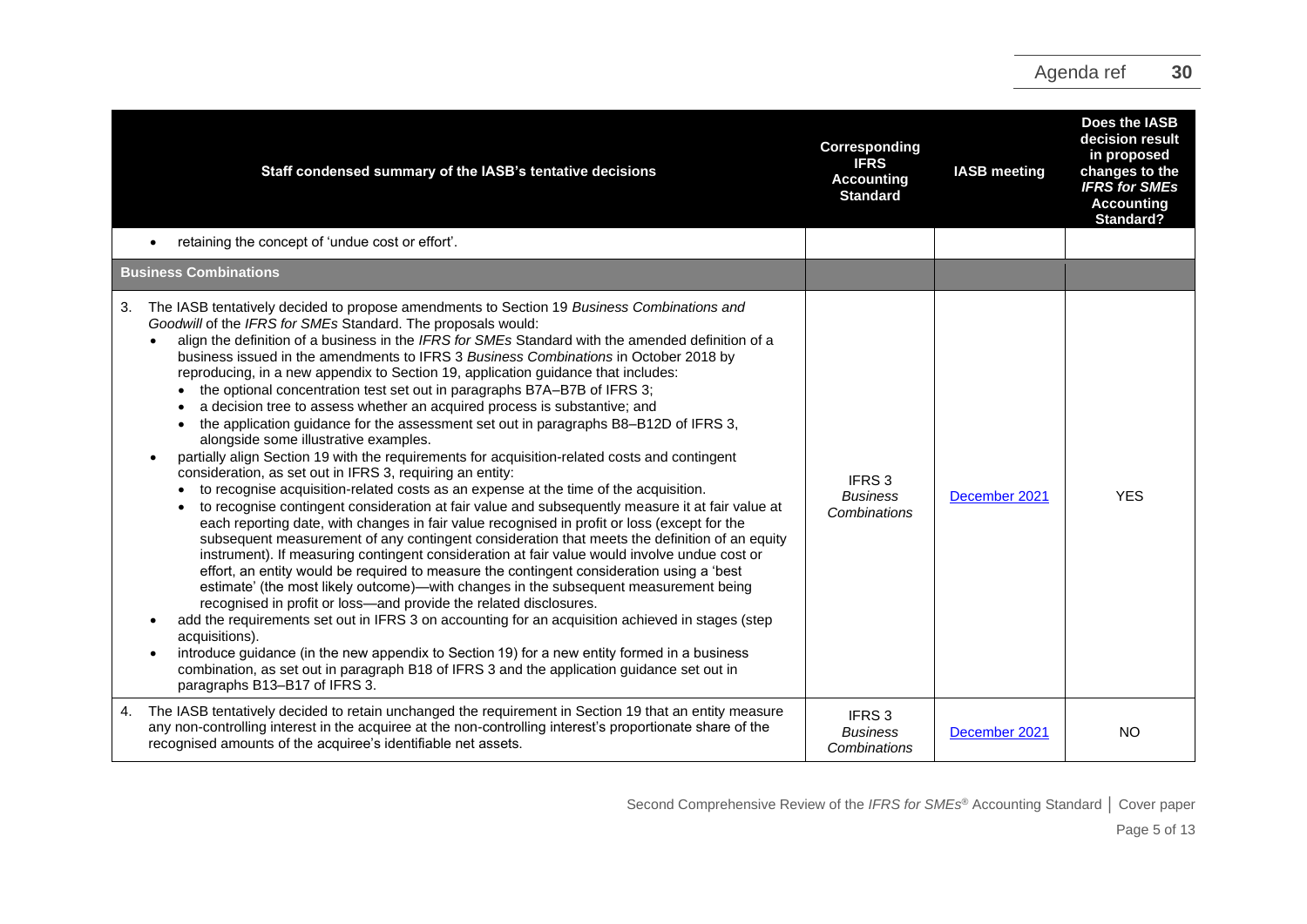|    | Staff condensed summary of the IASB's tentative decisions                                                                                                                                                                                                                                                                     | Corresponding<br><b>IFRS</b><br><b>Accounting</b><br><b>Standard</b>                   | <b>IASB</b> meeting | Does the IASB<br>decision result<br>in proposed<br>changes to the<br><b>IFRS for SMEs</b><br><b>Accounting</b><br>Standard? |
|----|-------------------------------------------------------------------------------------------------------------------------------------------------------------------------------------------------------------------------------------------------------------------------------------------------------------------------------|----------------------------------------------------------------------------------------|---------------------|-----------------------------------------------------------------------------------------------------------------------------|
| 5. | The IASB tentatively decided to retain unchanged Section 19 without reflecting the requirements in<br>IFRS 3 that provided additional guidance on reacquired rights.                                                                                                                                                          | IFRS 3<br><b>Business</b><br>Combinations                                              | February 2022       | NO.                                                                                                                         |
|    | <b>Financial Instruments</b>                                                                                                                                                                                                                                                                                                  |                                                                                        |                     |                                                                                                                             |
| 6. | The IASB tentatively decided to propose an amendment to the IFRS for SMEs Accounting Standard,<br>subject to the wording of the amendment, to supplement the examples in Section 11 Basic Financial<br>Instruments with a principle for classifying financial assets based on their contractual cash flow<br>characteristics. | IFRS 9<br>Financial<br><i>Instruments</i>                                              | <b>May 2021</b>     | <b>YES</b>                                                                                                                  |
| 7. | The IASB tentatively decided to propose an amendment to the IFRS for SMEs Accounting Standard to<br>remove an entity's option to apply the recognition and measurement requirements for financial<br>instruments in full IFRS Accounting Standards.                                                                           | IFRS 9<br>Financial<br><i><b>Instruments</b></i>                                       | October 2021        | <b>YES</b>                                                                                                                  |
| 8. | The IASB tentatively decided to retain unchanged the hedge accounting requirements in Section 12<br>Other Financial Instrument Issues of the IFRS for SMEs Accounting Standard.                                                                                                                                               | IFRS 9<br>Financial<br><i>Instruments</i>                                              | October 2021        | NO                                                                                                                          |
| 9. | The IASB tentatively decided to propose amendments to the IFRS for SMEs Accounting Standard<br>to add the definition of a 'financial guarantee contract' from IFRS 9; and                                                                                                                                                     |                                                                                        |                     |                                                                                                                             |
|    | to require the issuer of a financial guarantee contract to initially measure the contract at the<br>premium received (plus the present value of any future premium payments receivable) and<br>subsequently measure it at the higher of:                                                                                      | December 2021<br>IFRS 9<br>Financial<br><i><b>Instruments</b></i><br><b>March 2022</b> |                     | <b>YES</b>                                                                                                                  |
|    | the expected credit losses; and                                                                                                                                                                                                                                                                                               |                                                                                        |                     |                                                                                                                             |
|    | the amount initially recognised, if any, amortised on a straight-line basis over the life of the<br>quarantee                                                                                                                                                                                                                 |                                                                                        |                     |                                                                                                                             |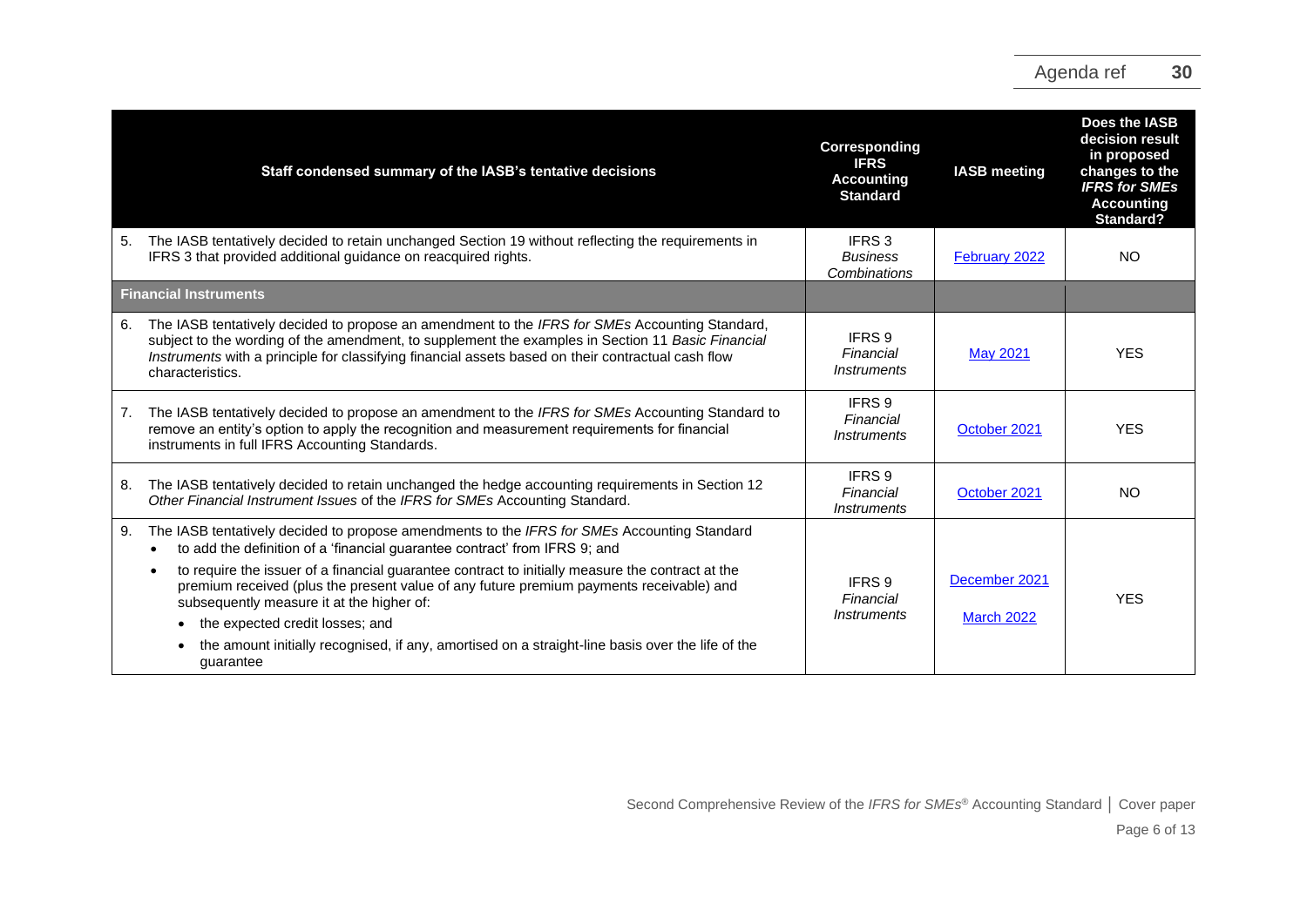| Staff condensed summary of the IASB's tentative decisions                                                                                                                                                                                                                                                                                                                                                                                                                      | Corresponding<br><b>IFRS</b><br><b>Accounting</b><br><b>Standard</b> | <b>IASB</b> meeting | Does the IASB<br>decision result<br>in proposed<br>changes to the<br><b>IFRS</b> for SMEs<br><b>Accounting</b><br>Standard? |
|--------------------------------------------------------------------------------------------------------------------------------------------------------------------------------------------------------------------------------------------------------------------------------------------------------------------------------------------------------------------------------------------------------------------------------------------------------------------------------|----------------------------------------------------------------------|---------------------|-----------------------------------------------------------------------------------------------------------------------------|
| 10. The IASB tentatively decided to retain:<br>the incurred loss model in Section 11 for trade receivables and contract assets within the scope of<br>Section 23 Revenue of the IFRS for SMEs Accounting Standard; and<br>the requirements in Section 11 for impairment of equity instruments measured at cost.                                                                                                                                                                | IFRS 9<br>Financial<br><i><b>Instruments</b></i>                     | February 2022       | <b>NO</b>                                                                                                                   |
| 11. The IASB tentatively decided to propose amendments to Section 11 to require an SME to use an<br>expected credit loss model for all other financial assets measured at amortised cost.                                                                                                                                                                                                                                                                                      | IFRS 9<br>Financial<br><i><b>Instruments</b></i>                     | February 2022       | <b>YES</b>                                                                                                                  |
| <b>Consolidated Financial Statements</b>                                                                                                                                                                                                                                                                                                                                                                                                                                       |                                                                      |                     |                                                                                                                             |
| 12. The IASB tentatively decided to propose amendments to Section 9 Consolidated and Separate Financial<br>Statements of the IFRS for SMEs Accounting Standard to align partially with IFRS 10 Consolidated<br>Financial Statements, by:<br>aligning the definition of control in Section 9 with that in IFRS 10; and<br>retaining and updating the rebuttable presumption in paragraph 9.5 of the IFRS for SMEs<br>Accounting Standard relating to the assessment of control. | IFRS 10<br>Consolidated<br>Financial<br><b>Statements</b>            | December 2021       | <b>YES</b>                                                                                                                  |
| 13. The IASB tentatively decided not to introduce in the IFRS for SMEs Accounting Standard the<br>requirement that an investment entity measures its investments in subsidiaries at fair value through profit<br>and loss.                                                                                                                                                                                                                                                     | IFRS 10<br>Consolidated<br>Financial<br><b>Statements</b>            | December 2021       | <b>NO</b>                                                                                                                   |
| 14. The IASB tentatively decided to propose amendments to Section 9 to align it with the requirements:<br>for step-disposals that result in loss of control, as set out in paragraph 25(b) of IFRS 10-an SME<br>would measure any retained interest at fair value when control is lost; and<br>for changes in a parent's ownership interests in a subsidiary without losing control, as set out in<br>paragraph 23 of IFRS 10-such changes are equity transactions.            | IFRS 10<br>Consolidated<br>Financial<br><b>Statements</b>            | February 2022       | <b>YES</b>                                                                                                                  |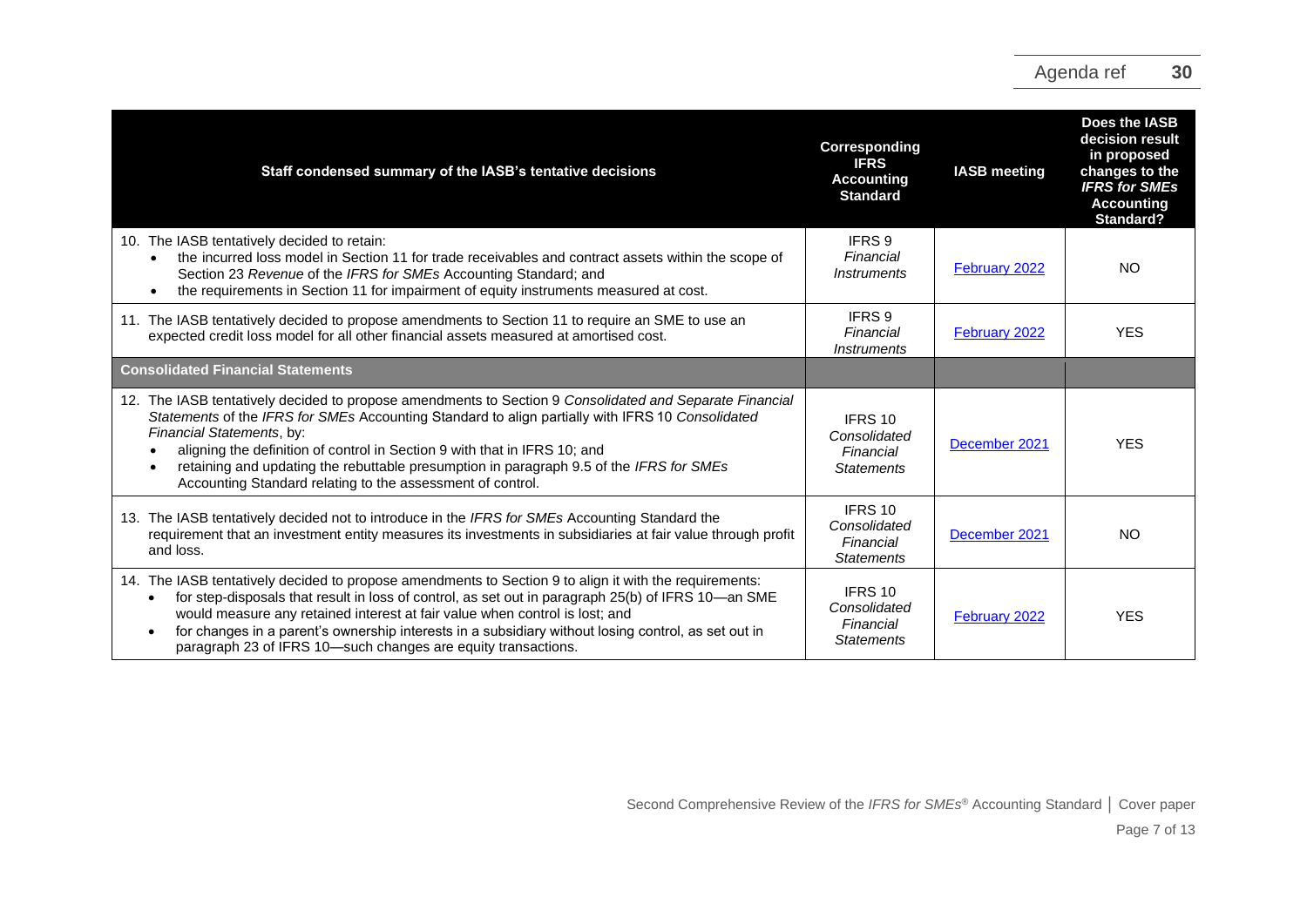| Staff condensed summary of the IASB's tentative decisions                                                                                                                                                                                                                                                                                                                                                                                                                                                                                                                                                                                                | Corresponding<br><b>IFRS</b><br><b>Accounting</b><br><b>Standard</b> | <b>IASB</b> meeting | Does the IASB<br>decision result<br>in proposed<br>changes to the<br><b>IFRS for SMEs</b><br><b>Accounting</b><br><b>Standard?</b> |
|----------------------------------------------------------------------------------------------------------------------------------------------------------------------------------------------------------------------------------------------------------------------------------------------------------------------------------------------------------------------------------------------------------------------------------------------------------------------------------------------------------------------------------------------------------------------------------------------------------------------------------------------------------|----------------------------------------------------------------------|---------------------|------------------------------------------------------------------------------------------------------------------------------------|
| <b>Joint Arrangements</b>                                                                                                                                                                                                                                                                                                                                                                                                                                                                                                                                                                                                                                |                                                                      |                     |                                                                                                                                    |
| 15. The IASB tentatively decided to propose amendments to Section 15 Investments in Joint Ventures of the<br>IFRS for SMEs Accounting Standard to align partially with IFRS 11 Joint Arrangements, by aligning the<br>definition of joint control in Section 15 with that in IFRS 11.                                                                                                                                                                                                                                                                                                                                                                    | IFRS 11<br><b>Joint</b><br>Arrangements                              | December 2021       | <b>YES</b>                                                                                                                         |
| 16. The IASB tentatively decided to retain:<br>the classifications of joint arrangements: 'jointly controlled operations', 'jointly controlled assets' and<br>'jointly controlled entities'; and<br>the accounting requirements of Section 15, including the accounting policy election for jointly<br>$\bullet$<br>controlled entities.                                                                                                                                                                                                                                                                                                                 | IFRS 11<br><b>Joint</b><br>Arrangements                              | December 2021       | <b>NO</b>                                                                                                                          |
| 17. The IASB tentatively decided:<br>to propose amendments to Section 15 to align it with the requirements of paragraph 23 of IFRS 11,<br>$\bullet$<br>so that a party that does not have joint control of a jointly controlled operation or a jointly controlled<br>asset would account for its interest according to the classification of that jointly controlled operation<br>or the jointly controlled asset; and<br>to ask for further views on this proposal in the invitation to comment.<br>$\bullet$                                                                                                                                           | IFRS <sub>11</sub><br>Joint<br>Arrangements                          | February 2022       | <b>YES</b>                                                                                                                         |
| <b>Fair Value Measurement</b>                                                                                                                                                                                                                                                                                                                                                                                                                                                                                                                                                                                                                            |                                                                      |                     |                                                                                                                                    |
| 18. The IASB tentatively decided:<br>to align the definition of fair value in the IFRS for SMEs Accounting Standard with that in IFRS 13<br>$\bullet$<br>Fair Value Measurement:<br>to align the guidance on fair value measurement in the IFRS for SMEs Accounting Standard with<br>$\bullet$<br>that in IFRS 13 by including the principles of the fair value hierarchy set out in IFRS 13;<br>to include examples relevant to SMEs that illustrate how to apply the hierarchy; and<br>$\bullet$<br>to move the guidance and related disclosure requirements for fair value to a new section of the IFRS<br>$\bullet$<br>for SMEs Accounting Standard. | IFRS <sub>13</sub><br>Fair Value<br>Measurement                      | October 2021        | <b>YES</b>                                                                                                                         |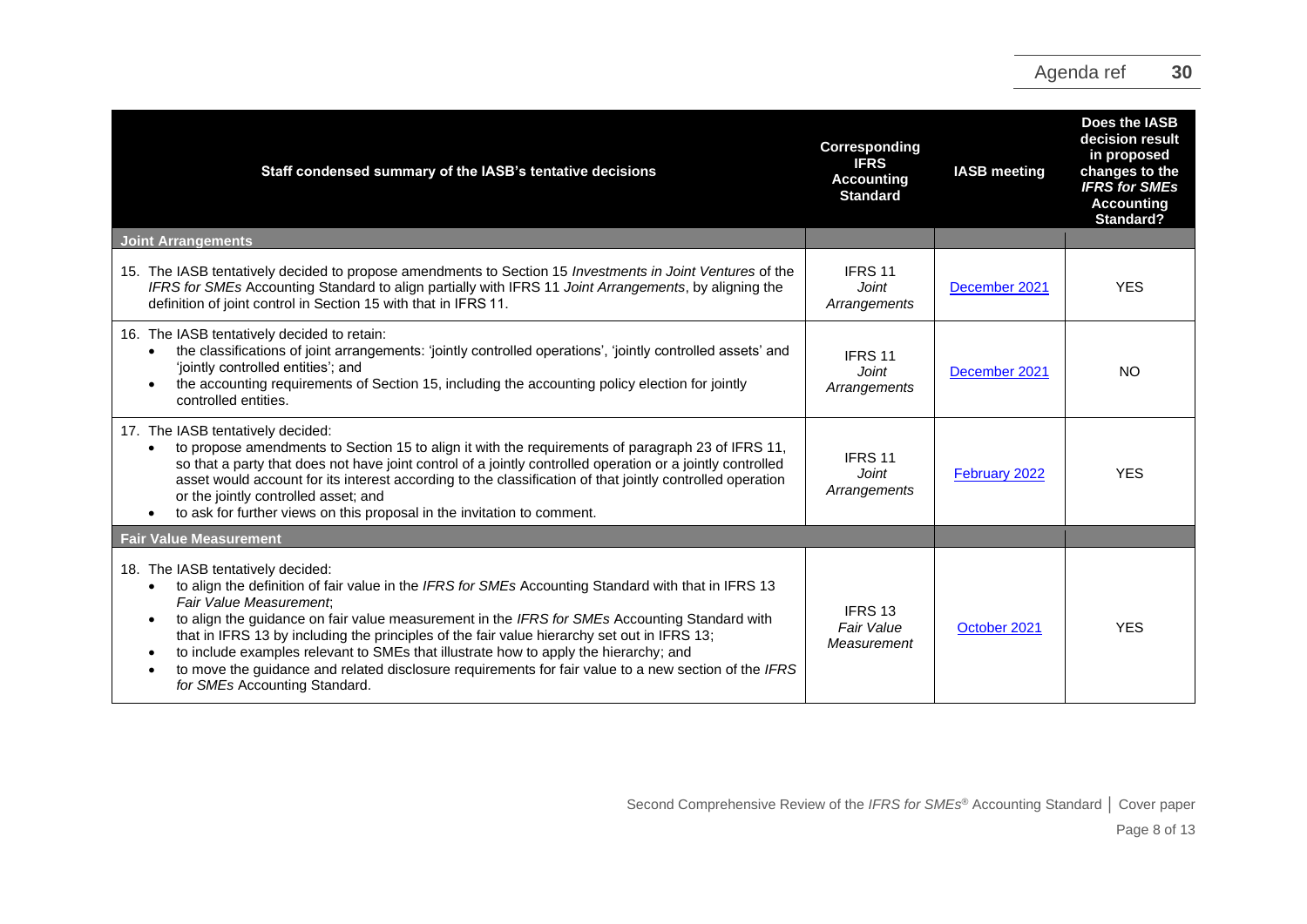| Staff condensed summary of the IASB's tentative decisions                                                                                                                                                                                                                                                                                                                                                                                                                                                                                                                                                                                                                                                                                                                                                                                                                                                                                                                                                                                                                                                                                                                                                                                                                                                                                                                                                                                                                                                                                             | Corresponding<br><b>IFRS</b><br><b>Accounting</b><br><b>Standard</b> | <b>IASB</b> meeting | Does the IASB<br>decision result<br>in proposed<br>changes to the<br><b>IFRS for SMEs</b><br><b>Accounting</b><br>Standard? |
|-------------------------------------------------------------------------------------------------------------------------------------------------------------------------------------------------------------------------------------------------------------------------------------------------------------------------------------------------------------------------------------------------------------------------------------------------------------------------------------------------------------------------------------------------------------------------------------------------------------------------------------------------------------------------------------------------------------------------------------------------------------------------------------------------------------------------------------------------------------------------------------------------------------------------------------------------------------------------------------------------------------------------------------------------------------------------------------------------------------------------------------------------------------------------------------------------------------------------------------------------------------------------------------------------------------------------------------------------------------------------------------------------------------------------------------------------------------------------------------------------------------------------------------------------------|----------------------------------------------------------------------|---------------------|-----------------------------------------------------------------------------------------------------------------------------|
| <b>Regulatory Deferral Accounts</b>                                                                                                                                                                                                                                                                                                                                                                                                                                                                                                                                                                                                                                                                                                                                                                                                                                                                                                                                                                                                                                                                                                                                                                                                                                                                                                                                                                                                                                                                                                                   |                                                                      |                     |                                                                                                                             |
| 19. The IASB tentatively decided to consider amending the IFRS for SMEs Accounting Standard to include<br>requirements for regulatory assets and regulatory liabilities in a future review of the Standard.                                                                                                                                                                                                                                                                                                                                                                                                                                                                                                                                                                                                                                                                                                                                                                                                                                                                                                                                                                                                                                                                                                                                                                                                                                                                                                                                           | IFRS 14<br>Regulatory<br><b>Deferral Accounts</b>                    | October 2021        | <b>NO</b>                                                                                                                   |
| <b>Revenue</b>                                                                                                                                                                                                                                                                                                                                                                                                                                                                                                                                                                                                                                                                                                                                                                                                                                                                                                                                                                                                                                                                                                                                                                                                                                                                                                                                                                                                                                                                                                                                        |                                                                      |                     |                                                                                                                             |
| 20. The IASB tentatively decided:<br>to develop amendments to the IFRS for SMEs Accounting Standard to align it with IFRS 15<br>Revenue from Contracts with Customers by rewriting Section 23 Revenue of the IFRS for SMEs<br>Accounting Standard to reflect the principles and language used in IFRS 15; and<br>to consider providing transition relief by permitting an entity to continue its current revenue<br>recognition policy for any contracts already in progress at the transition date or scheduled to be<br>completed within a set time after the transition date.                                                                                                                                                                                                                                                                                                                                                                                                                                                                                                                                                                                                                                                                                                                                                                                                                                                                                                                                                                      | IFRS 15<br>Revenue from<br>Contracts with<br>Customers               | October 2021        | <b>YES</b>                                                                                                                  |
| 21. The IASB tentatively decided to propose amendments to the IFRS for SMEs Accounting Standard to<br>align Section 23 with IFRS 15 with simplifications for:<br>contract modifications-an SME would be required to account for a contract modification either on a<br>prospective basis, following a single approach, or on a cumulative catch-up basis.<br>series of distinct goods or services—an SME would be permitted to account for the promise to<br>transfer a series of distinct goods or services that are substantially the same and that have the same<br>pattern of transfer to the customer as separate performance obligations, if the amount of<br>consideration varies in a way that corresponds with the value of the distinct goods or services<br>transferred to the customer.<br>performance obligation terminology—the IFRS for SMEs Accounting Standard would require an<br>$\bullet$<br>SME to identify each 'promise to transfer a distinct good or service, or bundle of goods or services'.<br>constraining estimates of variable consideration—an SME would be required to recognise variable<br>$\bullet$<br>consideration only to the extent that it is highly probable that the variable amount will be recovered.<br>significant financing components-an SME would be required to recognise the effects of any<br>financing implicit in deferred payment by applying the requirements in Section 11 Basic Financial<br>Instruments of the IFRS for SMEs Accounting Standard. An SME may not apply these requirements | IFRS 15<br>Revenue from<br>Contracts with<br>Customers               | February 2022       | <b>YES</b>                                                                                                                  |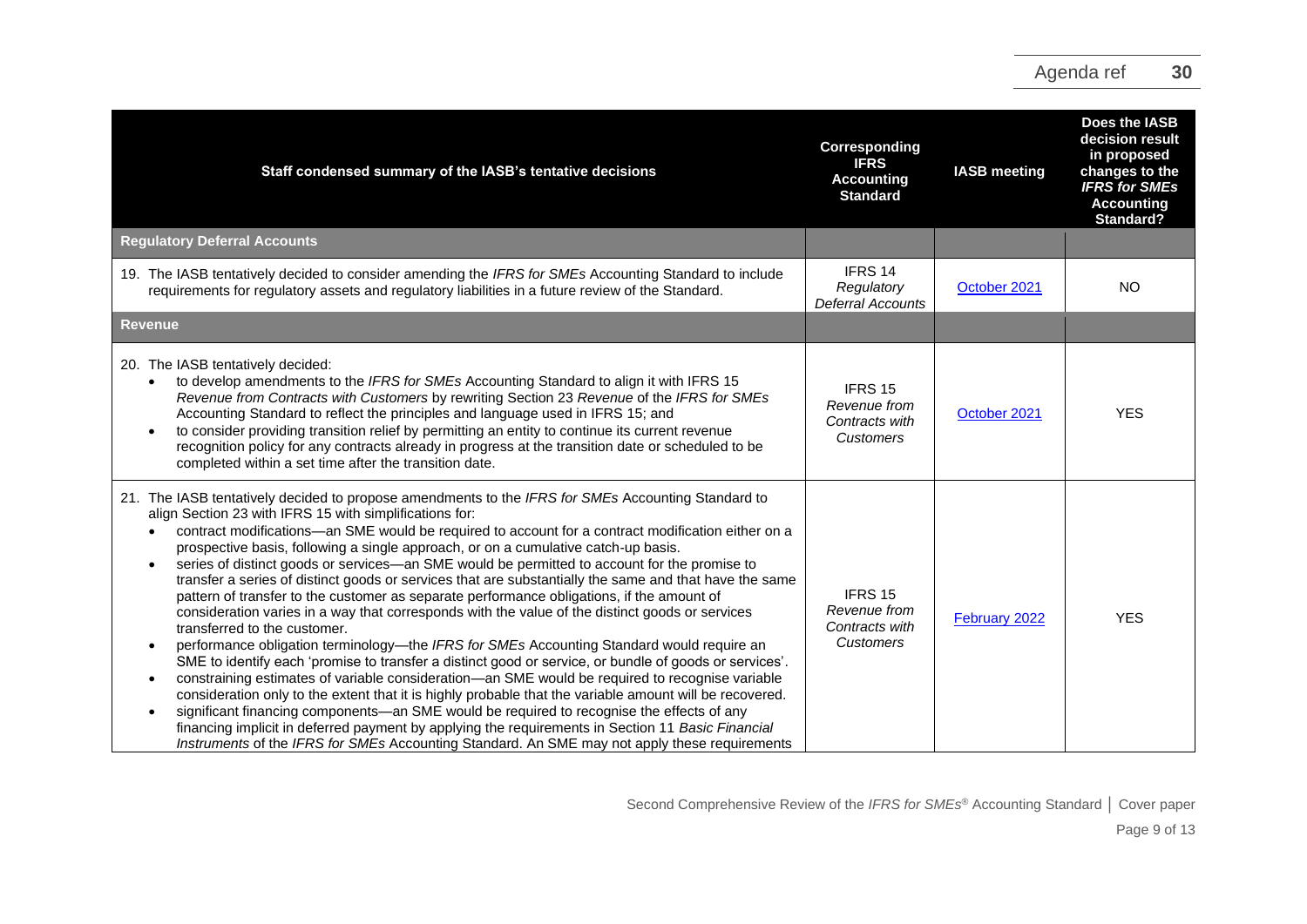| Staff condensed summary of the IASB's tentative decisions                                                                                                                                                                                                                                                                                                                                                                                                                                                                                                                                                                                                                                                                                                                                                                                                                                                                                                                                                                                                                                                                                                                                                                                                                                                                                                           | Corresponding<br><b>IFRS</b><br><b>Accounting</b><br><b>Standard</b>     | <b>IASB meeting</b> | Does the IASB<br>decision result<br>in proposed<br>changes to the<br><b>IFRS for SMEs</b><br><b>Accounting</b><br>Standard? |
|---------------------------------------------------------------------------------------------------------------------------------------------------------------------------------------------------------------------------------------------------------------------------------------------------------------------------------------------------------------------------------------------------------------------------------------------------------------------------------------------------------------------------------------------------------------------------------------------------------------------------------------------------------------------------------------------------------------------------------------------------------------------------------------------------------------------------------------------------------------------------------------------------------------------------------------------------------------------------------------------------------------------------------------------------------------------------------------------------------------------------------------------------------------------------------------------------------------------------------------------------------------------------------------------------------------------------------------------------------------------|--------------------------------------------------------------------------|---------------------|-----------------------------------------------------------------------------------------------------------------------------|
| if the SME expects, at contract inception, that the period between when the entity transfers a<br>promised good or service to a customer, and when the customer pays for that good or service, will<br>be one year or less.<br>allocating discounts and variable consideration—an SME would be required to allocate discounts<br>and variable consideration to the performance obligations in the contract on a relative stand-alone<br>selling price basis, unless an alternative method more faithfully depicts the amount of consideration<br>to which the entity expects to be entitled in exchange for satisfying each separate performance<br>obligation.<br>selecting a method for measuring progress towards complete satisfaction of a performance<br>obligation—the IFRS for SMEs Accounting Standard would include a list of methods frequently used<br>by entities to measure progress and describe circumstances where those methods may be<br>appropriate.<br>incremental costs of obtaining a contract—an SME would be required to recognise as an asset the<br>$\bullet$<br>incremental costs of obtaining a contract with a customer if the SME expects to recover those costs,<br>only when these costs can be identified and assessed as recoverable without undue cost or effort;<br>otherwise the SME would recognise these costs as expenses. |                                                                          |                     |                                                                                                                             |
| 22. The IASB tentatively decided:<br>to propose amendments to the IFRS for SMEs Accounting Standard to include the factors in<br>$\bullet$<br>paragraphs 29(a)–(c) of IFRS 15 to help an SME determine whether a promised good or service is<br>separately identifiable; and<br>ask for further views on this proposal in the invitation to comment.                                                                                                                                                                                                                                                                                                                                                                                                                                                                                                                                                                                                                                                                                                                                                                                                                                                                                                                                                                                                                | IFRS <sub>15</sub><br>Revenue from<br>Contracts with<br><b>Customers</b> | February 2022       | <b>YES</b>                                                                                                                  |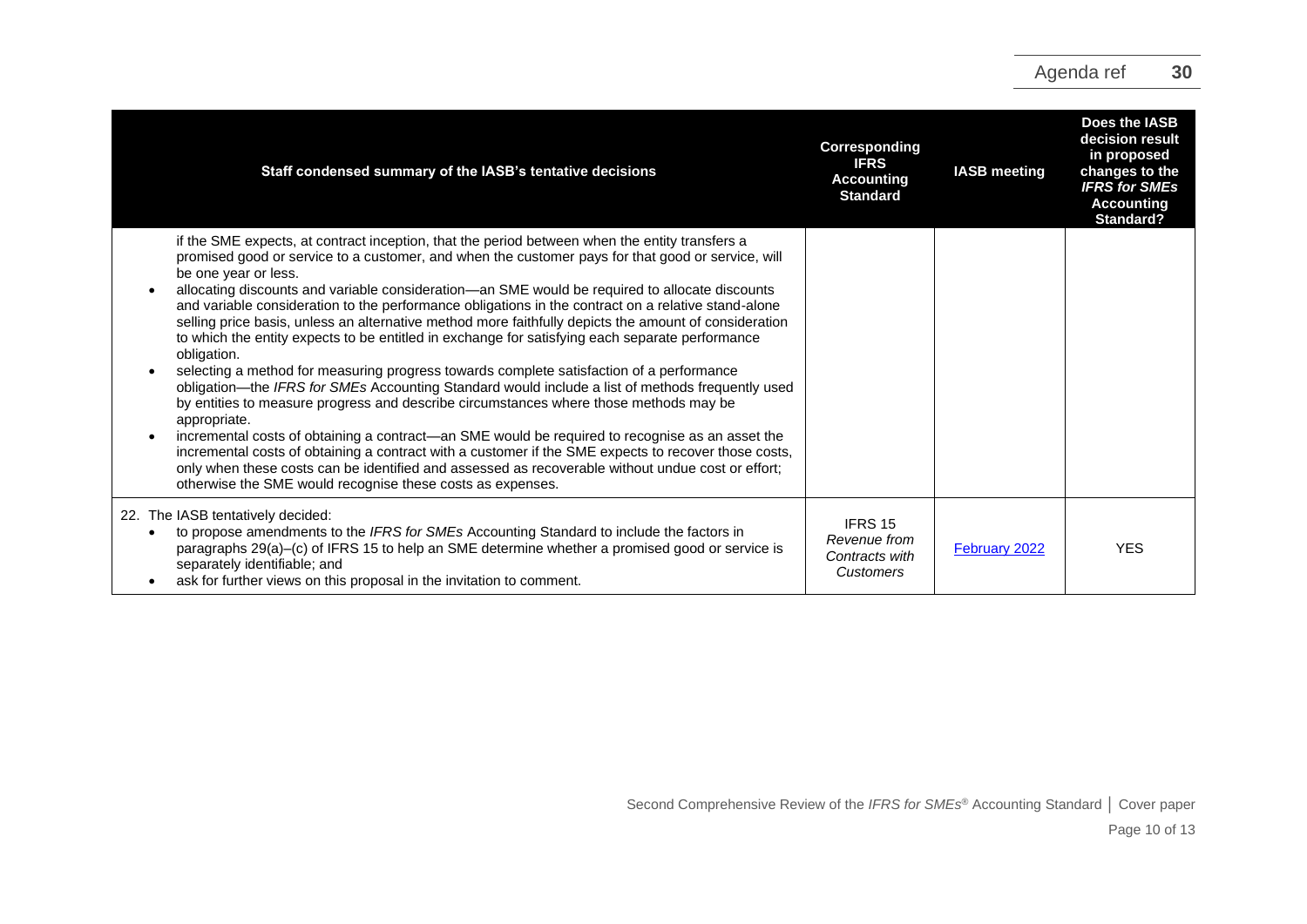| Staff condensed summary of the IASB's tentative decisions                                                                                                                                                                                                                                                                                                                                                                                                           | Corresponding<br><b>IFRS</b><br><b>Accounting</b><br><b>Standard</b>               | <b>IASB</b> meeting | Does the IASB<br>decision result<br>in proposed<br>changes to the<br><b>IFRS for SMEs</b><br><b>Accounting</b><br>Standard? |
|---------------------------------------------------------------------------------------------------------------------------------------------------------------------------------------------------------------------------------------------------------------------------------------------------------------------------------------------------------------------------------------------------------------------------------------------------------------------|------------------------------------------------------------------------------------|---------------------|-----------------------------------------------------------------------------------------------------------------------------|
| Leases                                                                                                                                                                                                                                                                                                                                                                                                                                                              |                                                                                    |                     |                                                                                                                             |
| 23. The IASB tentatively decided:<br>to retain Section 20 Leases of the IFRS for SMEs Accounting Standard unchanged;<br>to consider amending the IFRS for SMEs Accounting Standard to align with IFRS 16 Leases in a<br>future review of the Standard: and<br>not to pursue improving disclosure requirements for operating leases without changing the<br>recognition and measurement requirements in Section 20 Leases of the Standard.                           | IFRS 16<br>Leases                                                                  | November 2021       | <b>NO</b>                                                                                                                   |
| <b>Employee benefits</b>                                                                                                                                                                                                                                                                                                                                                                                                                                            |                                                                                    |                     |                                                                                                                             |
| 24. The IASB tentatively decided:<br>to propose amendments to the IFRS for SMEs Accounting Standard to align the recognition<br>requirements for termination benefits in Section 28 of the Standard with the 2011 amendments to<br>IAS 19 Employee Benefits; and<br>to retain the accounting policy option in paragraph 28.24 of the Standard.                                                                                                                      | <b>IAS 19</b><br>Employee<br><b>Benefits</b>                                       | November 2021       | <b>YES</b>                                                                                                                  |
| 25. The IASB tentatively decided:<br>to propose removing paragraph 28.19 of the IFRS for SMEs Accounting Standard.<br>to include in the Invitation to Comment an alternative proposal clarifying how to apply paragraph<br>28.19 of the Standard, if stakeholders do not agree to remove paragraph 28.19.                                                                                                                                                           |                                                                                    | November 2021       | <b>YES</b>                                                                                                                  |
| Narrow scope amendments to IFRS Accounting Standards and IFRIC Interpretations                                                                                                                                                                                                                                                                                                                                                                                      |                                                                                    |                     |                                                                                                                             |
| 26. The IASB tentatively decided to propose amendments to the IFRS for SMEs Accounting Standard to<br>align it with Agriculture: Bearer Plants (Amendments to IAS 16 and IAS 41), with an exemption so that if,<br>at initial recognition, separation of the bearer plants from the produce growing on bearer plants would<br>involve undue cost or effort, an entity would not be required to separate bearer plants from the produce<br>growing on bearer plants. | <b>IAS 16</b><br>Property, Plant<br>and Equipment,<br><b>IAS 41</b><br>Agriculture | December 2021       | <b>YES</b>                                                                                                                  |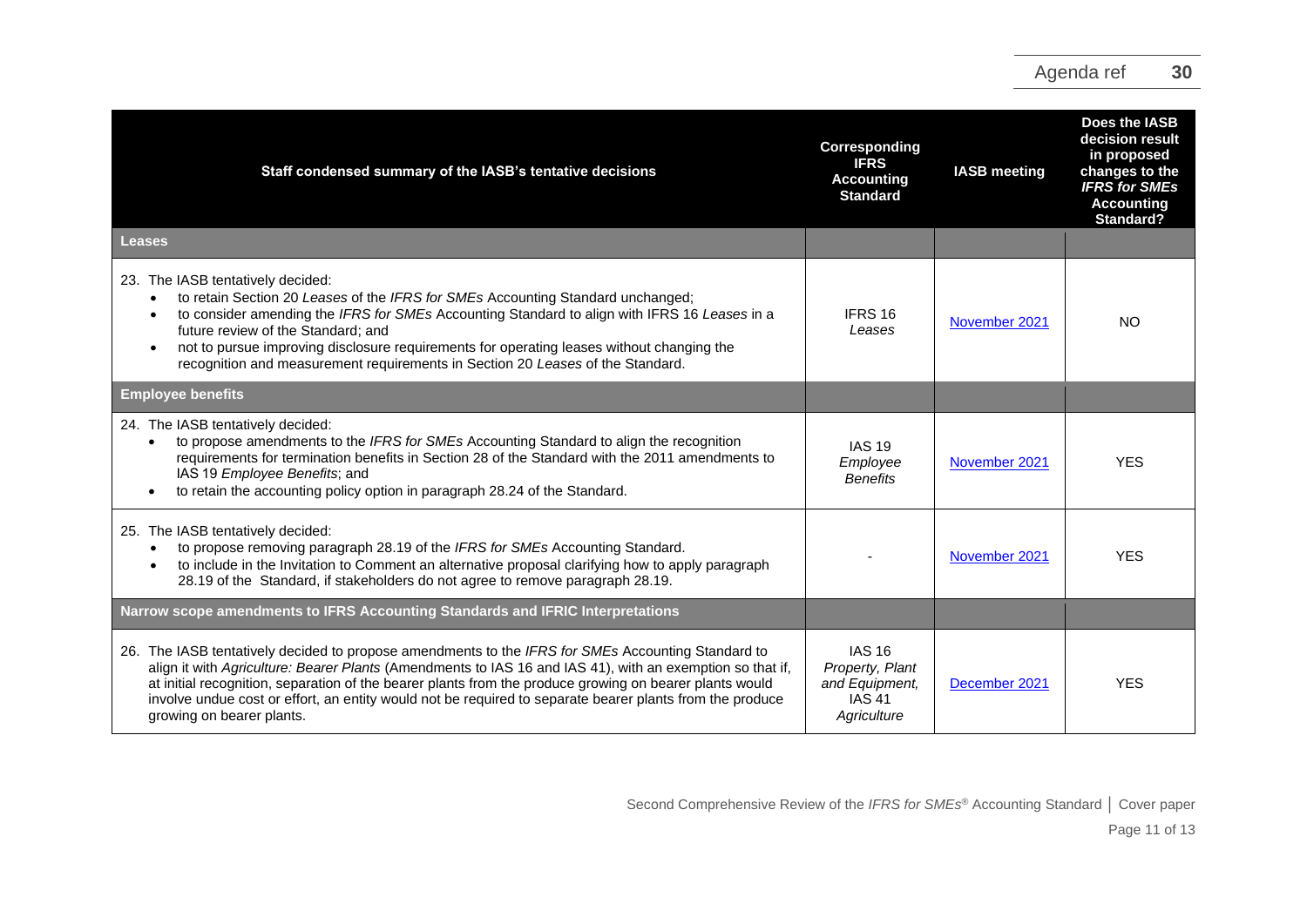| Staff condensed summary of the IASB's tentative decisions                                                                                                                                                                                                                                                                                                                                         | Corresponding<br><b>IFRS</b><br><b>Accounting</b><br><b>Standard</b>           | <b>IASB</b> meeting | Does the IASB<br>decision result<br>in proposed<br>changes to the<br><b>IFRS for SMEs</b><br><b>Accounting</b><br>Standard? |
|---------------------------------------------------------------------------------------------------------------------------------------------------------------------------------------------------------------------------------------------------------------------------------------------------------------------------------------------------------------------------------------------------|--------------------------------------------------------------------------------|---------------------|-----------------------------------------------------------------------------------------------------------------------------|
| 27. The IASB tentatively decided to propose amendments to the IFRS for SMEs Accounting Standard to<br>align it with a package of amendments to IAS 1:<br>Definition of Material (Amendments to IAS 1 and IAS 8);<br>Disclosure Initiative (Amendments to IAS 1); and<br>$\bullet$<br>Disclosure of Accounting Policies (Amendments to IAS 1 and IFRS Practice Statement 2).<br>٠                  | IAS <sub>1</sub><br>Presentation of<br>Financial<br><b>Statements</b>          | December 2021       | <b>YES</b>                                                                                                                  |
| 28. The IASB tentatively decided to propose amendments to the IFRS for SMEs Accounting Standard to<br>align it with the amendments discussed in Agenda Paper 30I Amendments to IFRS Standards and IFRIC<br>Interpretations (topics with amendments recommended) of the December 2021 IASB meeting.                                                                                                | Various IFRS<br>Accounting<br>Standards and<br><b>IFRIC</b><br>Interpretations | December 2021       | <b>YES</b>                                                                                                                  |
| The IASB tentatively decided to retain the IFRS for SMEs Accounting Standard unchanged for the<br>29.<br>amendments discussed in Agenda Paper 30J Amendments to IFRS Standards and IFRIC Interpretations<br>(topics with no amendments recommended) of the December 2021 IASB meeting.                                                                                                            | Various IFRS<br>Accounting<br>Standards and<br><b>IFRIC</b><br>Interpretations | December 2021       | NO.                                                                                                                         |
| <b>Other topics</b>                                                                                                                                                                                                                                                                                                                                                                               |                                                                                |                     |                                                                                                                             |
| 30. The IASB tentatively decided to retain unchanged the IFRS for SMEs Accounting Standard for the topics<br>identified in Agenda Paper 30E Towards an exposure draft-other topics with no amendments<br>recommended of the November 2021 IASB meeting, considering the feedback on the Request for<br>Information, except for the recognition and measurement of development costs. <sup>4</sup> | <b>Various IFRS</b><br>Accounting<br>Standards                                 | November 2021       | NO                                                                                                                          |

Second Comprehensive Review of the *IFRS for SMEs* ® Accounting Standard **│** Cover paper

<sup>4</sup> Agenda Paper 30E of the November 2021 IASB meeting discusses feedback on topics not addressed by the *IFRS for SMEs* Standard and topics respondents have brought to the IASB's attention relating to the *IFRS for SMEs* Standard.